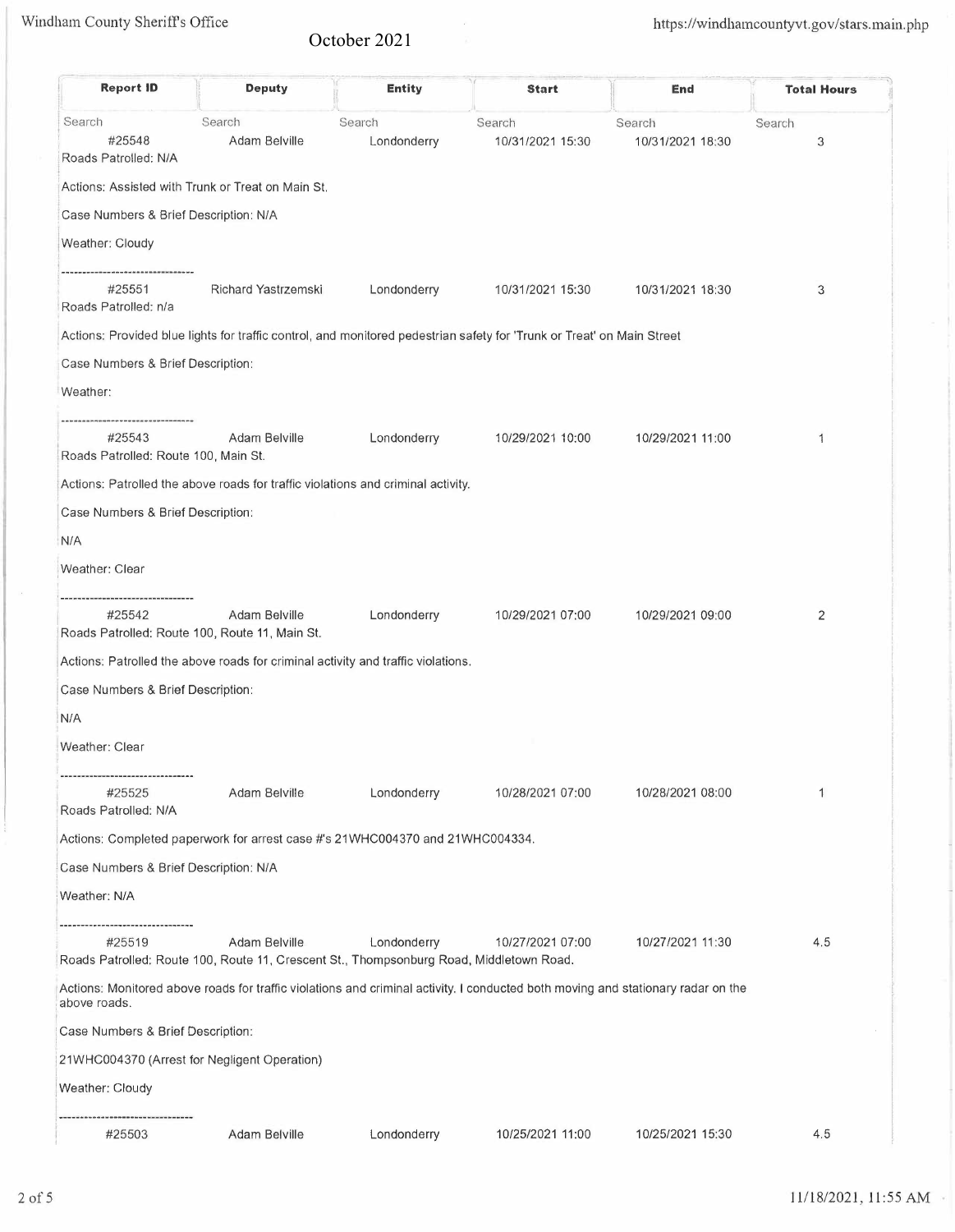| <b>Report ID</b>                                                                                                 | <b>Deputy</b>                                                                                            | <b>Entity</b> | <b>Start</b>                                                                                                                     | End              | <b>Total Hours</b> |
|------------------------------------------------------------------------------------------------------------------|----------------------------------------------------------------------------------------------------------|---------------|----------------------------------------------------------------------------------------------------------------------------------|------------------|--------------------|
| Roads Patrolled: Route 100, Middletown Road, Route 11.                                                           |                                                                                                          |               |                                                                                                                                  |                  |                    |
| above roads.                                                                                                     |                                                                                                          |               | Actions: Monitored above roads for traffic violations and criminal activity. I conducted both moving and stationary radar on the |                  |                    |
| Case Numbers & Brief Description:                                                                                |                                                                                                          |               |                                                                                                                                  |                  |                    |
| 21WHC004334 (Arrest: Excessive Speed)<br>21WHC004336 (Unwanted subject/mental health crisis)                     |                                                                                                          |               |                                                                                                                                  |                  |                    |
| <b>Weather: Cloudy</b>                                                                                           |                                                                                                          |               |                                                                                                                                  |                  |                    |
| #25494<br>Roads Patrolled: N/A                                                                                   | Adam Belville                                                                                            | Londonderry   | 10/22/2021 16:00                                                                                                                 | 10/22/2021 16:30 | 0.5                |
| Actions: N/A                                                                                                     |                                                                                                          |               |                                                                                                                                  |                  |                    |
| Case Numbers & Brief Description:                                                                                |                                                                                                          |               |                                                                                                                                  |                  |                    |
| Completed arrest paperwork for 21WHC004130.                                                                      |                                                                                                          |               |                                                                                                                                  |                  |                    |
| Weather: N/A                                                                                                     |                                                                                                          |               |                                                                                                                                  |                  |                    |
| ----------------------------<br>#25493<br>Roads Patrolled: N/A                                                   | Adam Belville                                                                                            | Londonderry   | 10/22/2021 15:30                                                                                                                 | 10/22/2021 16:00 | 0.5                |
| Actions: N/A                                                                                                     |                                                                                                          |               |                                                                                                                                  |                  |                    |
| Case Numbers & Brief Description:                                                                                |                                                                                                          |               |                                                                                                                                  |                  |                    |
| 21WHC004309 (Completed paperwork for this Agency Assist: Missing Person)                                         |                                                                                                          |               |                                                                                                                                  |                  |                    |
| Weather: N/A                                                                                                     |                                                                                                          |               |                                                                                                                                  |                  |                    |
| ----------------<br>#25491<br>Roads Patrolled: Route 11, Middletown Road, Thompsonburg Road, Route 100, Main St. | Adam Belville                                                                                            | Londonderry   | 10/22/2021 07:00                                                                                                                 | 10/22/2021 10:00 | 3                  |
| above roads.                                                                                                     |                                                                                                          |               | Actions: Monitored above roads for traffic violations and criminal activity. I conducted both moving and stationary radar on the |                  |                    |
| Case Numbers & Brief Description:                                                                                |                                                                                                          |               |                                                                                                                                  |                  |                    |
| 21WHC004309 (Agency Assist: Missing Person)                                                                      |                                                                                                          |               |                                                                                                                                  |                  |                    |
| Weather: Cloudy/Sun                                                                                              |                                                                                                          |               |                                                                                                                                  |                  |                    |
| #25475                                                                                                           | Adam Belville<br>Roads Patrolled: Old Stowell Hill Rd., Route 100, Route 11, Thompsonburg Road, Main St. | Londonderry   | 10/21/2021 07:00                                                                                                                 | 10/21/2021 12:30 | 5.5                |
| above roads.                                                                                                     |                                                                                                          |               | Actions: Monitored above roads for traffic violations and criminal activity. I conducted both moving and stationary radar on the |                  |                    |
| Case Numbers & Brief Description:                                                                                |                                                                                                          |               |                                                                                                                                  |                  |                    |
|                                                                                                                  | 21WHC004283 (Two-Car Head-On Collision on Route 11)                                                      |               |                                                                                                                                  |                  |                    |
| Weather: Cloudy/Sun                                                                                              |                                                                                                          |               |                                                                                                                                  |                  |                    |
| ----------------------------------<br>#25447                                                                     | Adam Belville<br>Roads Patrolled: Route 100, Route 11, Thompsonburg Road, Middletown Road, Main St.      | Londonderry   | 10/13/2021 07:00                                                                                                                 | 10/13/2021 10:30 | 3.5                |
| above roads.                                                                                                     |                                                                                                          |               | Actions: Monitored above roads for traffic violations and criminal activity. I conducted both moving and stationary radar on the |                  |                    |
| Case Numbers & Brief Description:                                                                                |                                                                                                          |               |                                                                                                                                  |                  |                    |
| N/A                                                                                                              |                                                                                                          |               |                                                                                                                                  |                  |                    |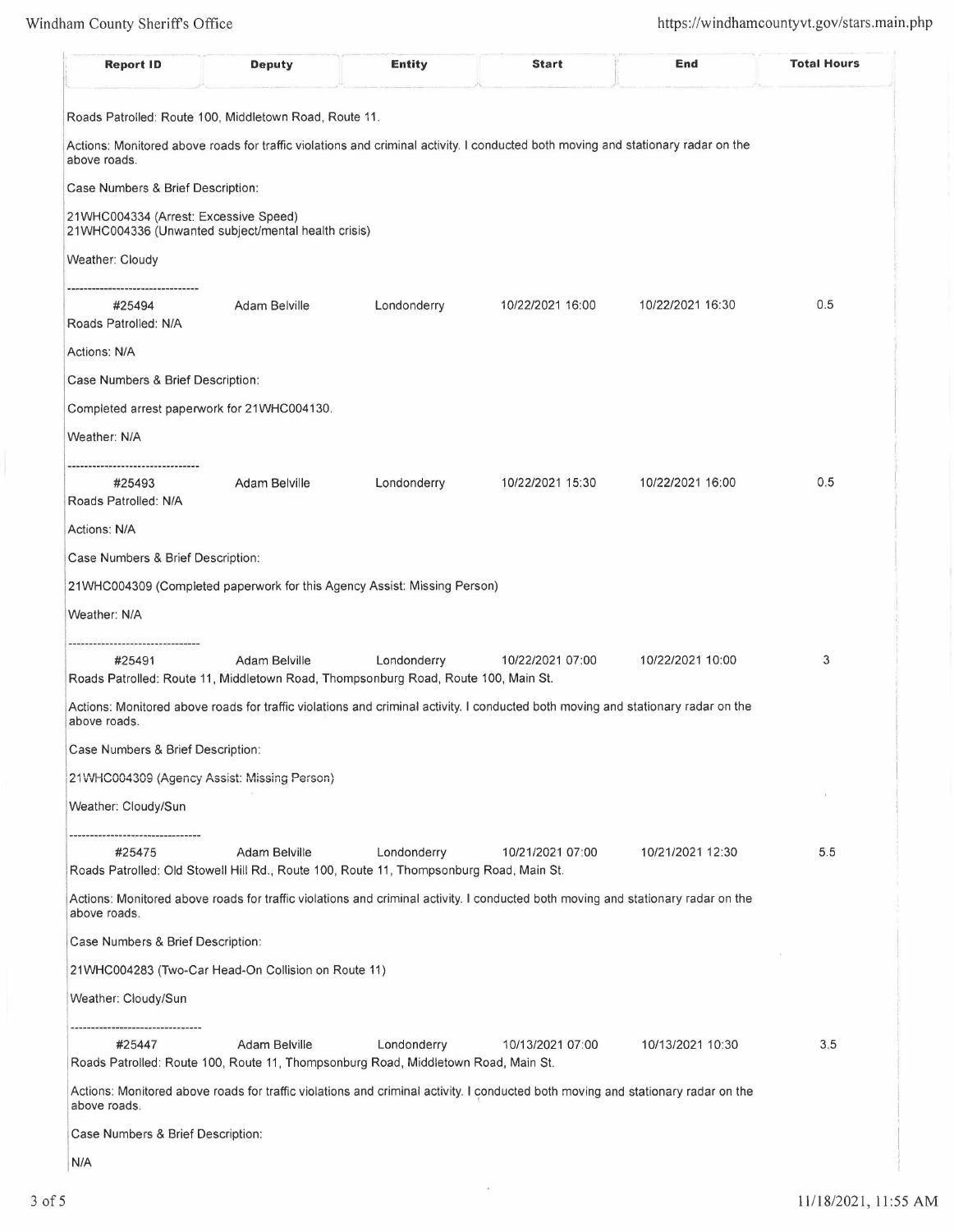| <b>Report ID</b>                                                                                                                            | <b>Deputy</b>                                                                              | <b>Entity</b>           | <b>Start</b>                                                                                                                                         | End              | <b>Total Hours</b> |
|---------------------------------------------------------------------------------------------------------------------------------------------|--------------------------------------------------------------------------------------------|-------------------------|------------------------------------------------------------------------------------------------------------------------------------------------------|------------------|--------------------|
| Weather: Sunny                                                                                                                              |                                                                                            |                         |                                                                                                                                                      |                  |                    |
|                                                                                                                                             |                                                                                            |                         |                                                                                                                                                      |                  |                    |
| #25440                                                                                                                                      | Adam Belville<br>Roads Patrolled: Route 100, Route 11, Thompsonburg Road, Middletown Road. | Londonderry             | 10/12/2021 07:00                                                                                                                                     | 10/12/2021 10:30 | 3.5                |
| above roads.                                                                                                                                |                                                                                            |                         | Actions: Monitored above roads for traffic violations and criminal activity. I conducted both moving and stationary radar on the                     |                  |                    |
| Case Numbers & Brief Description:                                                                                                           |                                                                                            |                         |                                                                                                                                                      |                  |                    |
| 21WHC004130 (Operating W/O a License)                                                                                                       |                                                                                            |                         |                                                                                                                                                      |                  |                    |
| Weather: Sunny                                                                                                                              |                                                                                            |                         |                                                                                                                                                      |                  |                    |
| #25438                                                                                                                                      | Adam Belville<br>Roads Patrolled: Thompsonburg Road, Route 11, Route 100, Middletown Road. | Londonderry             | 10/11/2021 11:00                                                                                                                                     | 10/11/2021 15:15 | 4.25               |
| above roads.                                                                                                                                |                                                                                            |                         | Actions: Monitored above roads for traffic violations and criminal activity. I conducted both moving and stationary radar on the                     |                  |                    |
| Case Numbers & Brief Description:                                                                                                           |                                                                                            |                         |                                                                                                                                                      |                  |                    |
| N/A                                                                                                                                         |                                                                                            |                         |                                                                                                                                                      |                  |                    |
| Weather: Cloudy                                                                                                                             |                                                                                            |                         |                                                                                                                                                      |                  |                    |
| <br>#25427<br>above roads.                                                                                                                  | Adam Belville<br>Roads Patrolled: Route 100, Route 11, Middletown Road, Thompsonburg Road  | Londonderry             | 10/07/2021 07:00<br>Actions: Monitored above roads for traffic violations and criminal activity. I conducted both moving and stationary radar on the | 10/07/2021 08:00 | $\mathbf{1}$       |
| Case Numbers & Brief Description: N/A                                                                                                       |                                                                                            |                         |                                                                                                                                                      |                  |                    |
| Weather: Sun                                                                                                                                |                                                                                            |                         |                                                                                                                                                      |                  |                    |
| --------------------------<br>#25416                                                                                                        | Adam Belville<br>Roads Patrolled: Middletown Road, Route 11, Main St., Route 100.          | Londonderry             | 10/05/2021 12:00                                                                                                                                     | 10/05/2021 13:00 | 1                  |
| above roads.                                                                                                                                |                                                                                            |                         | Actions: Monitored above roads for traffic violations and criminal activity. I conducted both moving and stationary radar on the                     |                  |                    |
| Case Numbers & Brief Description:                                                                                                           |                                                                                            |                         |                                                                                                                                                      |                  |                    |
| N/A                                                                                                                                         |                                                                                            |                         |                                                                                                                                                      |                  |                    |
| Weather: Cloudy                                                                                                                             |                                                                                            |                         |                                                                                                                                                      |                  |                    |
| -------------------------------<br>#25413                                                                                                   | Adam Belville                                                                              | <b>Londonderry</b>      | 10/04/2021 16:00                                                                                                                                     | 10/04/2021 20:30 | 4.5                |
| Roads Patrolled: N/A                                                                                                                        |                                                                                            |                         |                                                                                                                                                      |                  |                    |
| Actions: N/A                                                                                                                                |                                                                                            | $\lambda$ and $\lambda$ | $-148 + 3256$ $+225$                                                                                                                                 |                  |                    |
| Case Numbers & Brief Description:                                                                                                           |                                                                                            |                         |                                                                                                                                                      |                  |                    |
|                                                                                                                                             |                                                                                            |                         | 21WHC004038 (I responded to and assisted with a 开 gnit that was stuck in the ditch on Route 11 at Thompsonhung Road).                                |                  |                    |
| Weather: Rain                                                                                                                               |                                                                                            |                         |                                                                                                                                                      |                  |                    |
| こうきょうかい しょうきょう しゅうしょう アンディー・エー・エー・エステ<br>#25409<br>Roads Patrolled: Edge Hill Road, Middletown Road, Route 100, Thompsonburg Road, Main St. | Adam Belville                                                                              | Londonderry             | 10/04/2021 08:30                                                                                                                                     | 10/04/2021 11:30 | 3                  |
| above roads.                                                                                                                                |                                                                                            |                         | Actions: Monitored above roads for traffic violations and criminal activity. J-conducted both moving and stationary radar on the                     |                  |                    |